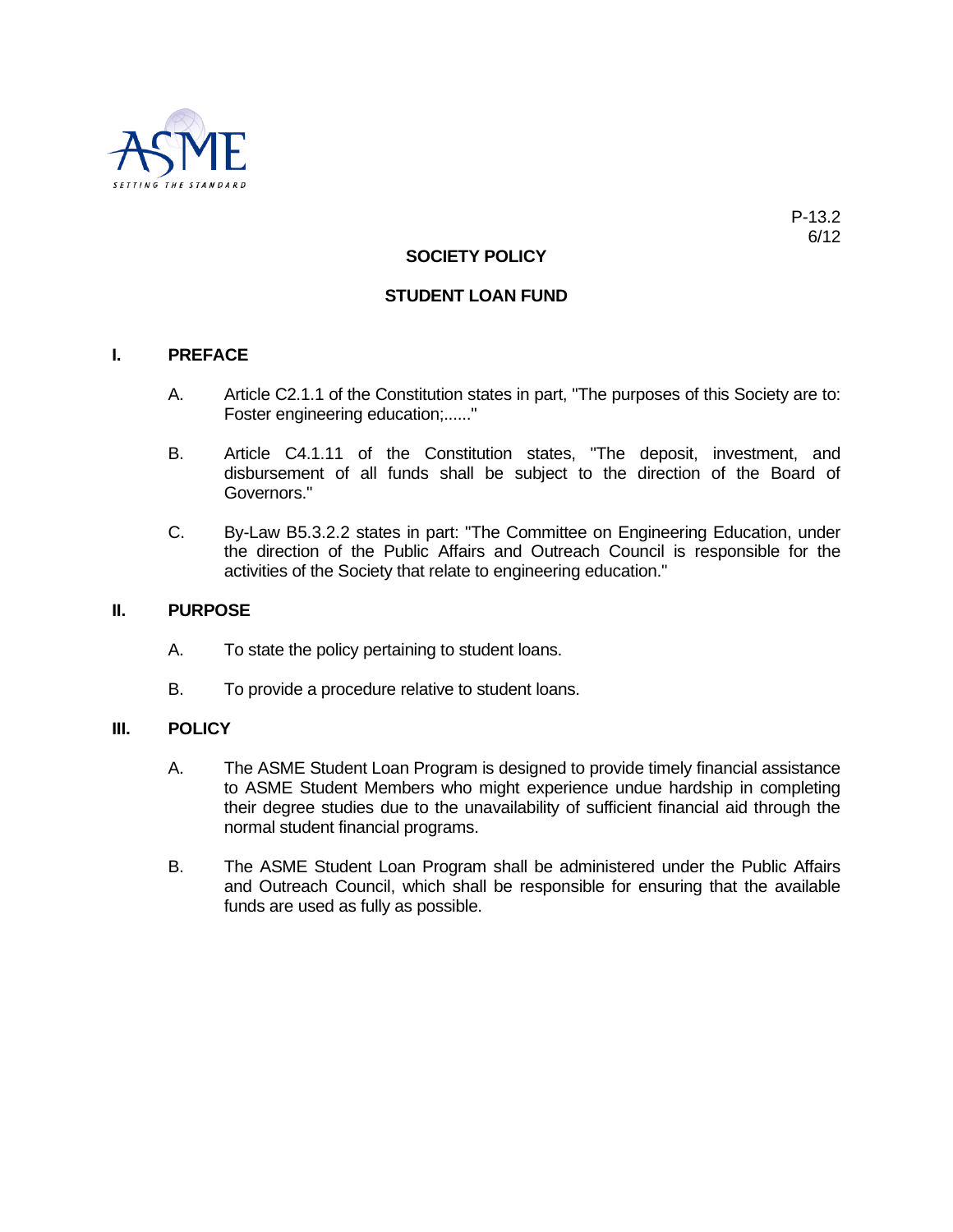- C. The following conditions shall govern the issuing and repaying of loans:
	- 1. The applicant shall be an ASME Student Member in good academic standing, and be enrolled full-time in an approved mechanical engineering or mechanical engineering technology degree program.
	- 2. The maximum amount borrowed by an individual at any one time shall not exceed an amount set annually by the Public Affairs and Outreach Council.

# **IV. PROCEDURE**

- A. The loan application shall be recommended by the applicant's Department Head or Chair who shall verify the student's academic status.
- B. Approval and processing of the loan application shall be the responsibility of the Committee on Engineering Education.
- C. Loans shall be repaid within three and one-half years from the date of completion of degree requirements for which the loan is granted, or termination of enrollment in the degree program for which the loan was granted.
- D. By permission of the Managing Director, Global Public Affairs, repayment of a loan may be postponed without interest until after the completion or termination of fulltime graduate studies. At that time, the repayment schedule resumes at the point that it was postponed when the graduate program was begun.
- E. Loans shall not bear interest until six months after the borrower completes degree requirements or terminates enrollment in the degree program for which the loan was granted. The loan shall then bear interest on the outstanding balance at the per annum rate in effect at the time the loan was granted. The interest shall be set at one percent below the Government Guaranteed Student Loan Rate.
- F. Loans not repaid within three and one-half years as specified in IV.C. and D. will be considered delinquent and any unpaid balance will bear interest at the rate set annually by the Public Affairs and Outreach Council, in consultation with the Committee on Finance.
- G. A promissory note in a form approved by the Public Affairs and Outreach Council shall be signed by the borrower and a co-signer who will assume a legal obligation to ensure the repayment of the loan.
- H. The ASME Student Loan Program shall be promoted to ASME Student Members, Heads (or Chairs) of Mechanical Engineering and Mechanical Engineering Technology Departments.
- Responsibility: Public Affairs and Outreach

Reassigned from Centers Board of Directors 6/2012